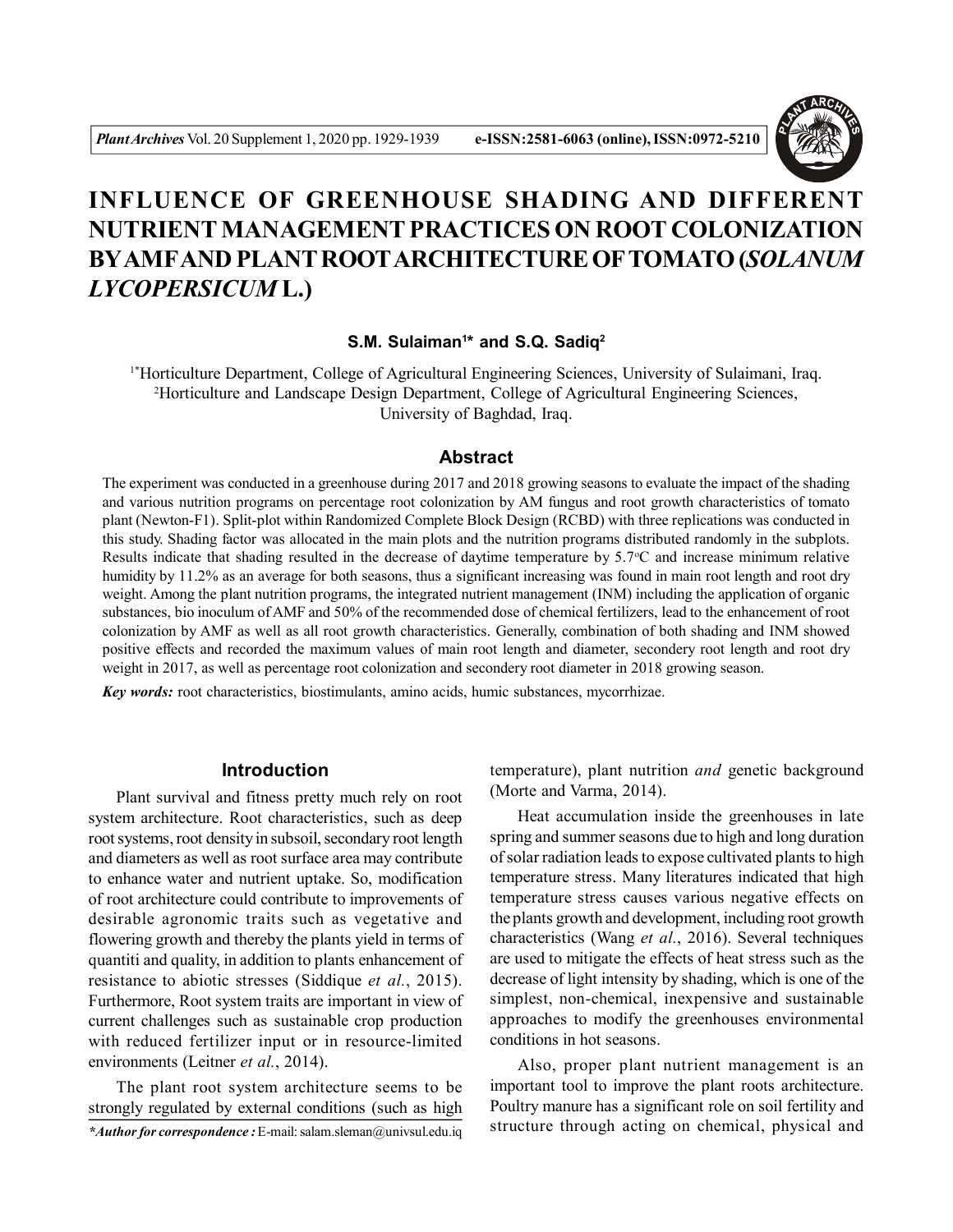biological properties of soils, thereafter, these improves root architecture and increase nutrient uptake by plants (Ewulo *et al.*, 2008).

Previous studies reported that a variety of biostimulant substances (*i.e*., humic and fulvic acids, hdrolysed proteins and amino acids containing products) and microbial inoculants (*i.e.*, mycorrhizal fungi) have been introduced as efficient, safe and sustainable tools to optimize root system, boosting crop performance, improving nutrient use efficiency as well as enhancing tolerance to heat stress (Bulgari *et al.*, 2019; Canellas *et al.*, 2015; Duc *et al.*, 2018).

Bio-fertilizer of arbuscular mycorrhizal fungi (AMF) is one of the most important groups of beneficial soil biota, which are establishing mutualistic symbioses with the root systems of approximately 80% of plants, including the most important agricultural crops (Berruti *et al.*, 2015; Smith and Read, 2008). Recently, using the AMF has gained more attention since studies revealed their beneficial effects and ecological sounds especially in sustainable and organic agriculture (Avio *et al.*, 2017; Giovannetti *et al.*, 2012). In addition, AMF plays a significant role in plant performance and nutrition due to its capacity to improve plant minerals uptake (Smith and

Read, 2008) by absorbing and translocating mineral nutrients beyond the depletion zones of plant rhizosphere (Rouphael *et al.*, 2015). Moreover, AMF interfere with the phytohormone balance of the plant, thereby it is influencing plants root development and alleviating the effects of biotic and abiotic stresses, which ultimately leads to enhance the biomass accumulation, yield and various quality characteristics (Antunes *et al.*, 2012).

Considering the above-mentioned facts, it is possible to improve the root growth characteristics by applying chemical fertilizers in combination with organic substances and biofertilizers. Therefore, the aims of this study were to examine the influence of shading and different nutrition programs including chemical, organic substances and bio fertilizer of AMF as a biostimulants, alone or in combinations on roots colonization by AM fungus, improving root growth arcitecture of tomato plants under uncontrolled greenhouse conditions.

## **Materials and Methods**

## **Experimental site and soil analysis**

The experiment was carried out during 2017 and 2018 growing seasons at the research farm belongs to the department of Horticulture, College of Agricultural



**Fig. 1:** Regional location of the study site.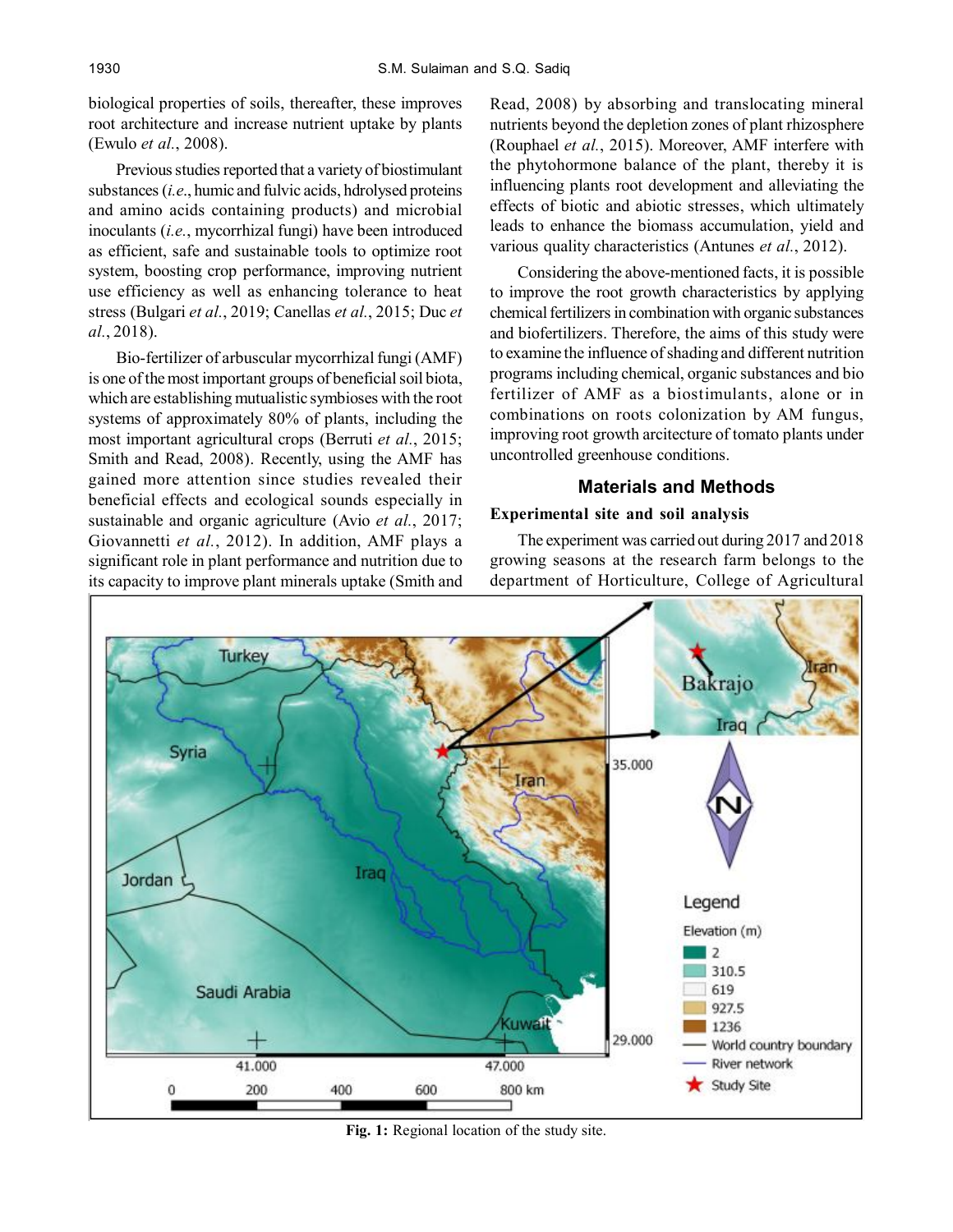| lexture    | $\sim$<br>Sand | Silt  | Clay  | рH                         | $_{\rm EC}$             | CaCO | O.M  | <b>Total N</b>  | Soluble K | <b>Available P</b> | <b>Available Fe</b> |
|------------|----------------|-------|-------|----------------------------|-------------------------|------|------|-----------------|-----------|--------------------|---------------------|
|            | g kg- i        |       |       |                            | dS<br>$m$ <sup>-1</sup> |      | g kg |                 |           | mg kg              |                     |
| Silty Clay | 97.9           | 439.5 | 462.6 | 797<br>$\cdot$ . $\cdot$ . | 1.04                    | 267  | 10.9 | 12.7<br>1 J . I | 56.4      | 6.0                | 2.91                |

**Table 1.** Some physical and chemical properties of the experiment soil.

Engineering Sciences, Sulaimani University, Bakrajo, Sulaimani, Iraq (35 32' 9.6" N, 45 21' 54" E) with an altitude 741 masl, in a greenhouse (40 m length, 11 m width,  $3.9$  m height) covered with  $200 \mu m$  thick polyethylene plastic film. The climate of the study area is classified as arid and semi-arid region which is hot and dry in summer and cold in winter (Najmaddin *et al.*, 2017). GIS software was used to create the study site as shown in (Fig. 1). Soil samples were taken at (0-30 cm) depth in order to determine the baseline soil properties. Samples were air dried and passed *via* a 2mm sieve prior to analysis. Results of some chemical and physical properties of the soil are shown in Table 1.

#### **Plant materials, seedling production and transplanting**

An indeterminate F1-hybrid tomato cultivar (Newton-F1) produced by Syngenta® was used in this study. Seeds were sown on 15th February 2017 and 2018 in 54-well seedling trays, which filled with sterilized peat-moss (TS 1, Klasmann-Deilmann GmbH). The seeds were sown under glasshouse conditions and maintained at  $23/18 \pm$ 2 C day/night temperature, 14/10 h. light/dark photoperiod and a relative humidity of  $65 \pm 10\%$ . After reaching at 4-5 true-leaf stage, the seedlings were transplanted to the experimental units. Seedlings were planted in black

polyethylene bags (18.5 cm width, 45 cm height and 12 kg of soil capacity) to facilitate getting the whole roots system easily and safely. In order to improve drainage, a layer of 5 cm of gravel was placed in the bottom of the plastic bags.

#### **Experimental design and treatments detail**

Split-plot within Randomized Complete Block Design (RCBD) with three replications was conducted in this study. Shading factor was allocated in the main plots and the nutrition programs distributed randomly in the subplots.

The greenhouse was divided into two longitudinal halves that one half was covered with the shade net above the plastic cover to reduce the light intensity by relatively 40%. While the other half was free of the shade net covering. The shading process was implemented in the middle of May, when the weather temperature started to warm up.

Regarding the nutrition treatments, eight nutrition programs were arranged randomly as a sub plots within each replicate in the main plots as the following: *T1***:** Absolute control, *T2:* Full recommended dose of chemical fertilizer (100% RDCF). The application included macro and micro nutrients and applied in two methods: soil and foliar application (Table 2). This treatment was

| <b>Weeks after</b> | Chemical fertilizers types <sup>(1)</sup>      | <b>Dosages</b>             | <b>Chemical fertilizers types</b>           | <b>Dosages</b>      |
|--------------------|------------------------------------------------|----------------------------|---------------------------------------------|---------------------|
| transplanting      | (Soil application)                             | $(g$ plant <sup>-1</sup> ) | (Foliar application)                        | $(g L-1 or ml L-1)$ |
| 5 <sup>th</sup>    |                                                | 1.5                        | $NPK^{(2)}$ 12-48-8 + CALMAX <sup>(3)</sup> | $\mathfrak{D}$      |
| 6 <sup>th</sup>    | NPK15-30-15                                    | 2.5                        | $NPK$ 12-48-8 + CALMAX                      | 2                   |
| 7 <sup>th</sup>    |                                                | 3                          | $NPK 12-48-8 + CALMAX$                      | 2                   |
| 8 <sup>th</sup>    | NPK20-20-20                                    | 3                          | $NPK 20-20-20+CALMAX$                       | 2                   |
| Q <sup>th</sup>    | Calmag+ZnN-P-K-CaO-MgO-Zn<br>13-0-0-16-6-0.2   | 3                          | $NPK 20-20-20+CALMAX$                       | $\mathfrak{D}$      |
| 10 <sup>th</sup>   |                                                | 3                          | $NPK 20-20-20+CALMAX$                       | $\mathfrak{D}$      |
| 11 <sup>th</sup>   | $NPK15-30-15+20-20-20(1:1)$                    | 3                          | $NPK 9-15-30 + CALMAX$                      | 2.5                 |
| 12 <sup>th</sup>   | Calmag+ZnN-P-K-CaO-MgO-Zn<br>$13-0-0-16-6-0.2$ | 3                          | NPK $20-20-20+CAIMAX$                       | 2.5                 |
| 13 <sup>th</sup>   |                                                | 3                          | $NPK 9-15-30 + CALMAX$                      | 2.5                 |
| 14 <sup>th</sup>   | $NPK20-20-20+12-8-40(1:1)$                     | 3                          | $NPK 20-20-20+CALMAX$                       | 2.5                 |
| 15 <sup>th</sup>   |                                                | 3.5                        | $NPK 9-15-30 + CALMAX$                      | 2.5                 |
| 16 <sup>th</sup>   | NPK12-8-40                                     | 3.5                        | $NPK 9-15-30 + CALMAX$                      | 2.5                 |
| 17 <sup>th</sup>   |                                                | 3.5                        | $NPK 9-15-30 + CALMAX$                      | 2.5                 |

**Table 2:** Applied full recommended dose of chemical fertilizers (100% RDCF).

(1) SANGRALTM fertilizers (SQM lberian SA, Barcelona, Spain) were used for soil application.

<sup>(2)</sup> NUTRI-LEAF<sup>®</sup> fertilizers (NPK) manufactured by (Miller chemical & fertilizer, LLC, Hanover) were used for foliar application. (3) The chemical composition of the foliar liquid fertilizer CALMAX (Omex, UK) in  $(w/v)$  units is as follows: Total Nitrogen (N) 15%,

Calcium (CaO) 22.5%, Magnesium (MgO) 3%, Manganese (Mn EDTA) 0.15%, Iron (Fe EDTA) 0.75%, Boron (B) 0.75%, Copper (Cu EDTA) 0.06%, Zinc (Zn EDTA) 0.03%.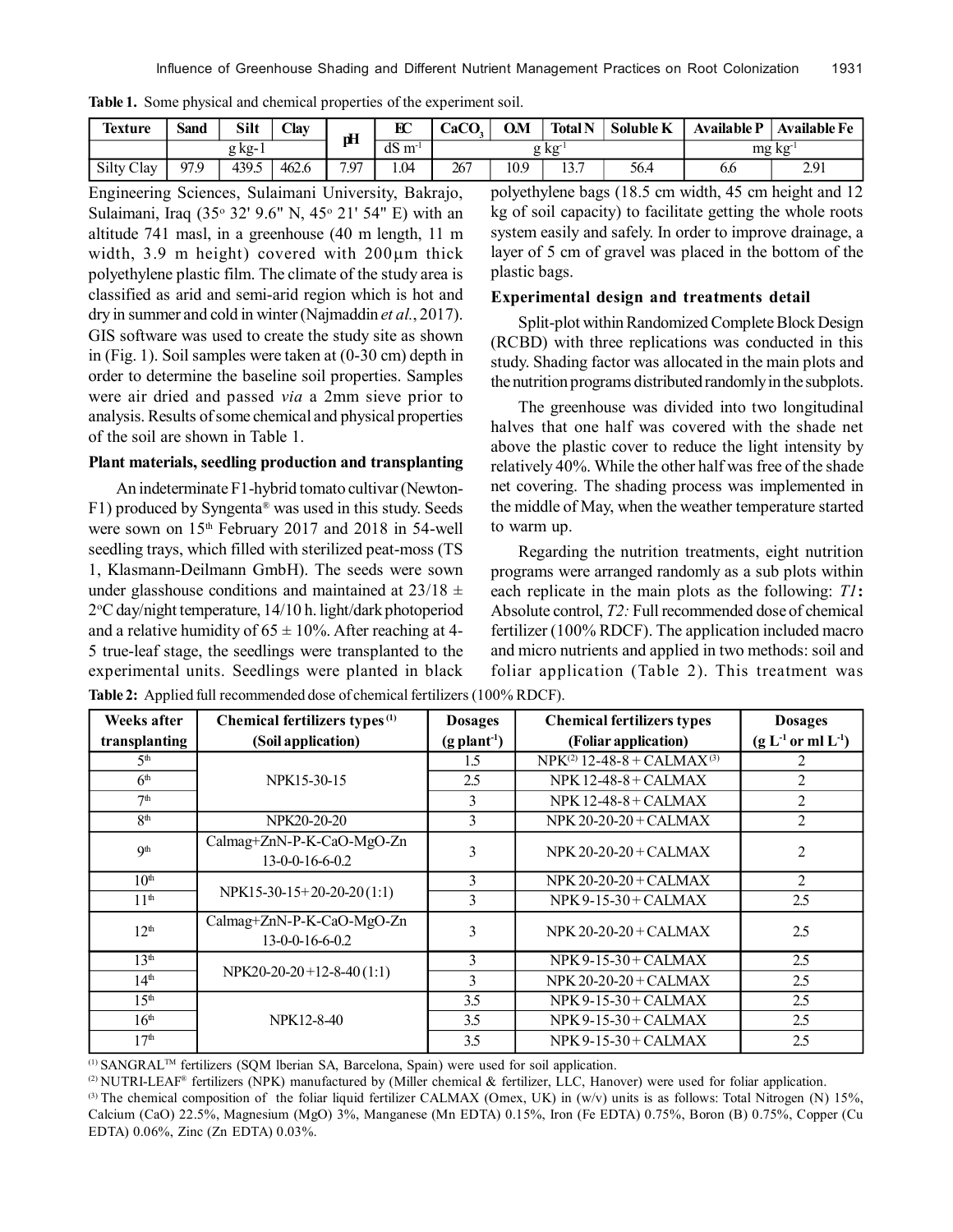**Table 3:** Monthly maximum, minimum and average air temperature (°C) inside the greenhouse compartments during both growing seasons 2017 and 2018.

|               |                 |      |      | 2017         |      |      | 2018                   |      |      |              |      |      |
|---------------|-----------------|------|------|--------------|------|------|------------------------|------|------|--------------|------|------|
| <b>Months</b> | Without shading |      |      | With shading |      |      | <b>Without shading</b> |      |      | With shading |      |      |
|               | Max.            | Min. | Ave. | Max.         | Min. | Ave. | Max.                   | Min. | Ave. | Max.         | Min. | Ave. |
| May           | 37.2            | 14.9 | 29.5 | 32.2         | 14.6 | 25.1 | 34.1                   | 15.2 | 27.3 | 28.1         | 16.3 | 26.3 |
| June          | 42.4            | 17.4 | 32.8 | 37.2         | 17.1 | 29.4 | 40.4                   | 18.1 | 30.8 | 34.8         | 17.9 | 28.2 |
| July          | 46.1            | 22.5 | 36.1 | 39.8         | 22.3 | 32.2 | 43.9                   | 21.4 | 32.8 | 38.2         | 20.8 | 30.6 |
| August        | 49.3            | 22.8 | 37.2 | 42.1         | 20.7 | 33.7 | 46.4                   | 20.8 | 33.9 | 39.9         | 20.3 | 31.2 |
| September     | 43.6            | 20.3 | 33.8 | 38.9         | 19.4 | 30.9 | 44.1                   | 20.1 | 31.7 | 39.2         | 19.1 | 30.3 |

implemented after four weeks of transplanting, *T3:* Organic nutrition program (ONP), the locally produced poultry manure (SHAMAL) was added at a rate of (5 t ha<sup>-1</sup>). The following two liquid organic fertilizers as a biostimulants were also added: (i) HUMATE, which contains 25% humic and fulvic acids, 4% N, 4% K and 1% Fe, was applied  $(2L \, ha^{-1})$  six times during the growing seasons, the first application was conducted after four weeks of transplanting and the others at 10 days intervals. (ii) VEGEAMINO, which contains 24.8% w/v free amino acids was added by foliar spraying  $(1 \text{ ml } L^{-1})$ , which applied once every three weeks from transplanting for 4 times. *T4:* the microbial biostimulant of arbuscular mycorrhizal fungi (AMF), *Glomus mosseae*, was conducted by applying 25g of the inoculum per plant during the transplanting time in case which most of the seedling roots were attached the inoculum. Each gram of the inoculum contains approximately 47 spores of the fungus. The inoculum obtained from the Al-Zaefaraniya Agricultural Research Center, Ministry of Sciences and Technology, Baghdad. *T5:* ONP+AMF, *T6***:** ONP+50% RDCF, *T7:* AMF+50% RDCF, *T8:* Integrated Nutrient Management (INM), which included (ONP+AMF+50% RDCF).

#### **Growth conditions**

During the experimental period, the air temperatures and relative humidity inside the greenhouse compartments



**Fig. 2:** Effect of greenhouse shading on the air daytime temperature reduction during 2017 and 2018 growing seasons.

were measured by using data logger device (Model: Perfect-Prime TH0160) with fifteen-minute intervals. One device was placed in the center of each compartment at 1.5m above the seedlings. Maximum, minimum and average of air temperatures and relative humidity during the growing seasons inside the greenhouse were summarized in Tables 3 and 4.

#### **Statistical data analysis**

Data were submitted to the analysis of variance (Two-way ANOVA) using JMP 7.0.1 statistical analysis software. Least Significant Difference (LSD) test at P<0.05 was used to compare the means.

#### **Measurements**

At the end of the seasons, the root system was extracted manually for two representative plants. The roots were carefully cleaned from the dirt using tap water as described by (Allawi, 2013; Liang *et al.*, 2010) and the following parameters were recorded: Root colonization (RC) by AM fungus, Main root length (MRL), Main root diameter (MRD), Secondary root length (SRL), Secondary root diameter (SRD), Root surface area (RSA) and Root dry weight (RDW).

 For determination of root colonization (RC) by AM fungus, root samples were rinsed carefully with tap water and then stored in a weak formalin, acetic acid and alcohol (FAA) solutions (50, 50 and 900ml respectively) at room

> temperature until ready for clearing and staining process. The roots were chopped into approximately 10mm segments and then the segment samples were cleared with 10% KOH at 90°C for 20 minutes. The root segments were washed with distilled water and placed in 10% hydrogen peroxide ( $\mathsf{H}_{\scriptscriptstyle{2}}\mathsf{O}_{\scriptscriptstyle{2}}$ ) at the room temperature for 60 minutes and washed again with distilled water. Lastly, the samples were soaked in 1% of HCl for three minutes. After finishing clearing, the samples were stained with 0.01% (w/ v) acid fuchsin in lactoglycerol (14:1:1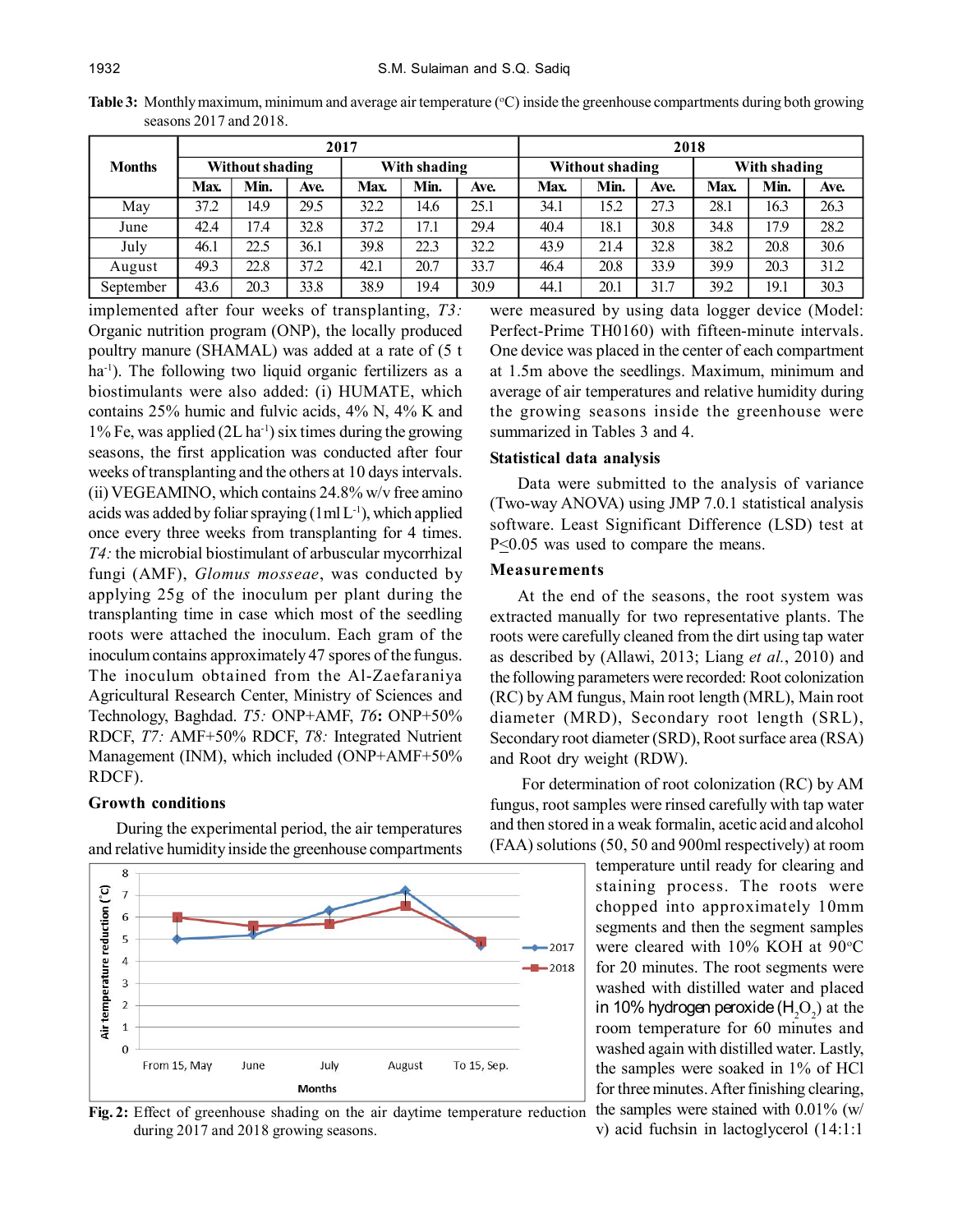|               |                 |      |      | 2017         |      |      | 2018                   |      |      |              |      |      |
|---------------|-----------------|------|------|--------------|------|------|------------------------|------|------|--------------|------|------|
| <b>Months</b> | Without shading |      |      | With shading |      |      | <b>Without shading</b> |      |      | With shading |      |      |
|               | Max.            | Min. | Ave. | Max.         | Min. | Ave. | Max.                   | Min. | Ave. | Max.         | Min. | Ave. |
| May           | 68.0            | 27.2 | 42.2 | 69.5         | 36.8 | 48.2 | 70.4                   | 45.6 | 61.2 | 72.8         | 51.4 | 66.8 |
| June          | 54.6            | 22.9 | 34.8 | 61.6         | 33.8 | 43.2 | 63.1                   | 32.5 | 41.3 | 69.8         | 43.1 | 49.7 |
| July          | 44.6            | 21.6 | 29.5 | 55.3         | 34.1 | 40.1 | 60.0                   | 25.9 | 41.8 | 61.5         | 36.2 | 44.7 |
| August        | 47.5            | 19.6 | 30.6 | 62.0         | 35.3 | 44.3 | 57.6                   | 22.5 | 36.3 | 65.7         | 38.1 | 50.4 |
| September     | 49.0            | 16.3 | 28.9 | 57.7         | 28.1 | 39.5 | 60.8                   | 30.6 | 40.6 | 69.1         | 39.7 | 52.6 |

**Table 4:** Monthly maximum, minimum and average relative humidity (%) inside the greenhouse compartments during both growing seasons 2017 and 2018.

lactic acid, glycerol and water), according to (Kormanik *et al*., 1980). Following that, percentage of root colonization calculated by manifesting 10 root segments under an optical microscope at 40X magnifications (Giovannetti and Mosse, 1980) and then the root colonization percentage was calculated as the following equation:

Root Number of root segments colonized  $\times 100$ Total number of root segments examined colonization  $(\% )$ 

RSA was measured after extraction the roots from the soil by photographing technique using a digital camera. The Digimizer software version 4.5 was used to analyze the root images to calculate the surface area of the roots (Allawi, 2013). RDW was measured by placing the root samples in the forced-air oven (Model: LOD-250N, LabTech®, Korea) at 70°C for about 72h., until the weight was stable and then the dried samples were weighted by a digital scale.

#### **Results**

## **Effects of greenhouse shading on air temperature reduction and increasing the relative humidity**

Shading had significant impact on reducing daytime air temperature inside the greenhouse from the middle of the May to the middle of the September for two consecutive growing seasons 2017 and 2018. The greenhouse shading decreased the average of the



**Fig. 3:** Effect of greenhouse shading on the air daytime temperature reduction during 2017 and 2018 growing seasons.

maximum air temperature by 5, 5.2, 6.3, 7.2 and 4.7 $\rm{°C}$  in 2017 and 6, 5.6, 5.7, 6.5 and 4.9 °C in 2018 for the months of May, June, July, August and September, respectively. The overall reduction of the air temperature in daytime for the both seasons was  $5.7^{\circ}$ C (Table 3 and Fig. 2).

Furthermore, the greenhouse shading increased the average percentage of the minimum relative humidity by 9.6, 10.9, 12.5, 15.7 and 11.8 °C in 2017 and 5.8, 10.6, 10.3, 15.6 and 9.1 in 2018 for the months of May, June, July, August and September, respectively. The overall increasing of the relative humidity in daytime for the both seasons was 11.2% (Table 4 and Fig. 3).

## **Effects of shading on plant root colonization by AMF and root architecture**

The impacts of greenhouse shading on tomato root colonization by AM fungus and root architecture characteristics are shown in Table 5. Based on the outcomes, if compared to plants in non-shade circumstances, the shading factor results in a substantial rise in the main root length and root dry weight in both seasons. It was recorded (57.38 and 56.15 cm) for the main root length and (47.73 and 49.99 g) for the root dry weight in seasons 2017 and 2018, respectively. While there were no substantial variations in the percentage root colonization, main root diameter, secondary root length, secondary root diameter and root surface area during

> both seasons between plants growing under shade and non-shade conditions.

# **Effects of different nutrition programs on plant root colonization by AMF and root architecture**

Tomato root colonization by AM fungus and root architecture characteristics were affected significantly by different nutrition programs in both seasons (Tables 6 and 7). In the first growing season (2017), the nutrition program (ONP+AMF) registered the highest percentage of roots colonization (74.17%) which was not different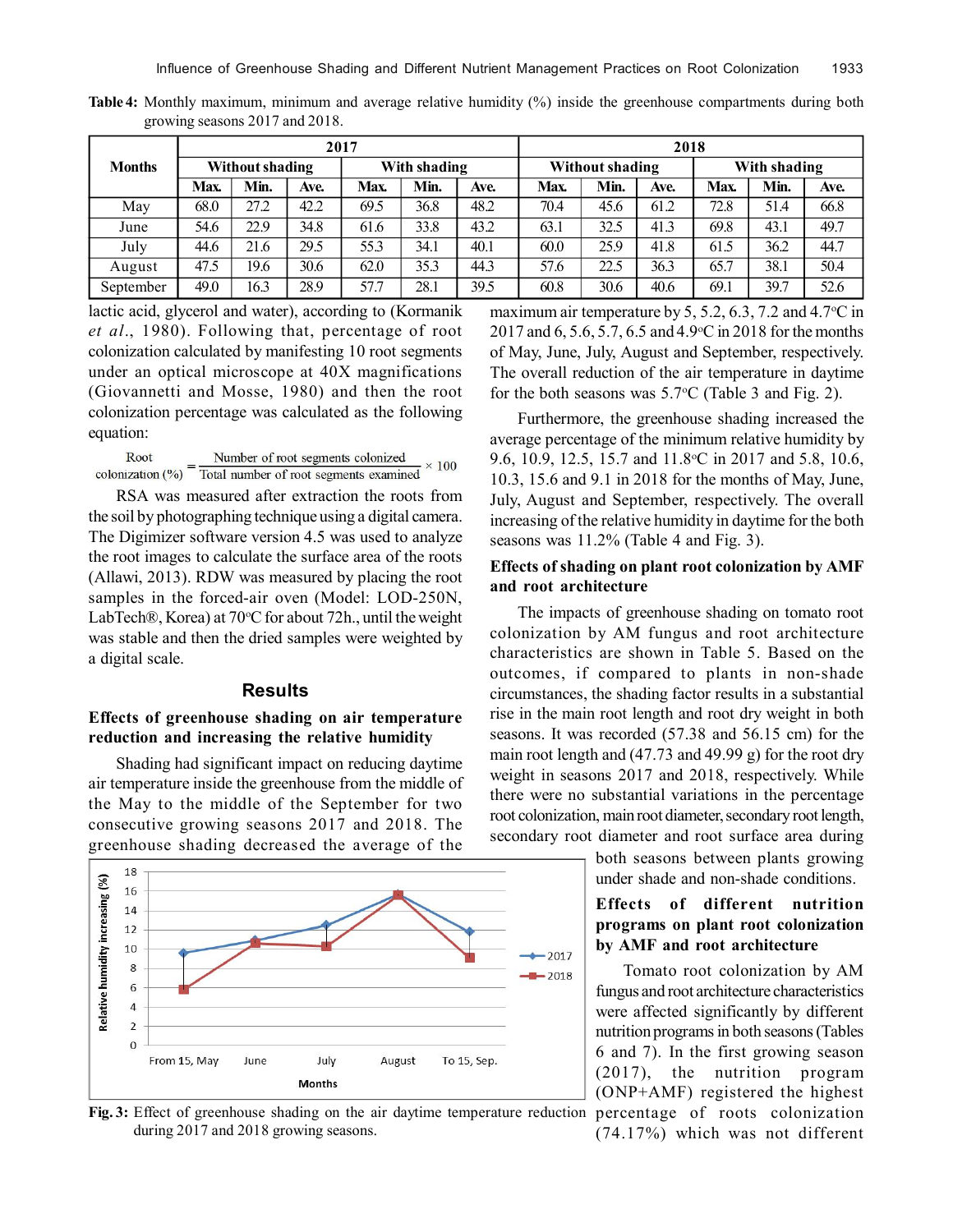| <b>Effect of shading</b> | RC(%)   | $MRL$ (cm) | <b>MRD(mm)</b>       | $SRL$ (cm) | $SRD$ (mm) | $RSA$ (cm <sup>2</sup> ) | RDW(g)             |  |  |  |  |  |
|--------------------------|---------|------------|----------------------|------------|------------|--------------------------|--------------------|--|--|--|--|--|
| First season (2017)      |         |            |                      |            |            |                          |                    |  |  |  |  |  |
| Without shading          | 36.46a  | 49.90b     | 3.31a                | 22.47a     | 1.06a      | 114.90a                  | 40.47 b            |  |  |  |  |  |
| With shading             | 37.71 a | 57.38 a    | 2.79a                | 24.38a     | 1.08a      | 130.79a                  | 47.73 a            |  |  |  |  |  |
| LSD $P < 0.05$           | n.s     | 6.890      | n.s                  | n.s        | n.s        | n.s                      | 5.396              |  |  |  |  |  |
|                          |         |            | Second season (2018) |            |            |                          |                    |  |  |  |  |  |
| Without shading          | 37.29a  | 51.08 b    | 4.23a                | 25.56a     | 1.03a      | 122.96a                  | 42.63 <sub>b</sub> |  |  |  |  |  |
| With shading             | 41.04a  | 56.15a     | 4.02a                | 26.45a     | 1.06a      | 141.54 a                 | 49.99 a            |  |  |  |  |  |
| LSD $P < 0.05$           | n.s     | 4.169      | n.s                  | n.s        | n.s        | n.s                      | 4.160              |  |  |  |  |  |

**Table 5:** Effects of greenhouse shading on plant root colonization by AMF and root architecture in 2017 and 2018 growing seasons.

substantially with the (INM) which registered (67.50%). Furthermore, the integrated nutrient management (INM) registered the highest values of main root length (64.00cm) and diameter (4.18mm), secondary root length (30.08cm) and root dry weight (59.13g) which it was significantly superior to the control treatment and majority of the other nutrition programs. In addition, plants that colonized with AMF gave the highest value of secondary root diameter (1.20mm) while this treatment was not different significantly with the other nutrition programs in this character, but it was only overcome the control treatment. Concerning the average of the root surface area, the nutrition program (ONP+50%RDCF) measured the highest value  $(146.34 \text{ cm}^2)$  which is statistically distinct only with control and AMF treatments (Table 6).

Similar results were observed in the second growing season (2018). No significant differences were found between the nutrition programs (ONP+AMF and INM) in the percentage roots colonization. They registered the highest percentage (75.83 and 74.17%) respectively. Whereas, the lowest percentage (2.50 and 6.67%) was recorded by plants that treated with (100% RDCF) and control treatments respectively. Concerning to the root characteristics, the nutrition program (ONP+50% RDCF) registered the longest main root (61.25cm), which differed significantly from the control treatment and the nutrition programs (100% RDCF, ONP and AMF). The maximum value of the main root diameter (4.81mm) was obtained from (ONP+AMF) and it was significantly overcome the control and AMF treatments. There were no significant differences in secondary root length among nutrition programs, while all of them were considerably superior over the control. The highest value of secondary root diameter was recorded by the nutrition programs (INM and ONP+AMF) (1.13mm) which they were not statistically different from the other treatments except the control. Treatments of (INM and ONP+AMF) significantly improved the average root surface area, by supplying 164.24 and 158.03 cm<sup>2</sup> respectively, compared to most other treatments, including control. Finally, the nutrition program (ONP+AMF) clearly influenced the root dry weight that was given (52.16g), while this treatment did not showed significant differences with the treatments of (ONP+50% RDCF, AMF+50% RDCF and INM) in this trait.

Notably, the minimum values of all parameters that related to the tomato root architecture were observed in the control treatment in the both growing seasons (Table 6 and 7).

## **Combination effects between greenhouse shading and different nutrition programs on plant root colonization by AMF and root architecture**

Tables 8 and 9, demonstrate the combined impacts between greenhouse shading and different nutrition programs on the tomato root colonization and root

**Table 6:** Effects of different nutrition programs on plant root colonization by AMF and root architecture in 2017 growing season.

| <b>Nutrition programs</b> | RC(%)             | MRL(cm)    | MRD(mm)            | $SRL$ (cm) | SRD(mm)           | $RSA$ (cm <sup>2</sup> ) | RDW(g)     |
|---------------------------|-------------------|------------|--------------------|------------|-------------------|--------------------------|------------|
| Control                   | 2.50 <sub>d</sub> | 39.58e     | 1.79 d             | 18.25d     | 0.91 <sub>b</sub> | 86.76 c                  | 27.50e     |
| 100% RDCF                 | 1.67d             | 52.25 cd   | 2.91 <sub>bc</sub> | 21.25 bcd  | $1.03$ ab         | 123.83 ab                | 38.98 d    |
| <b>ONP</b>                | 17.50c            | $60.75$ ab | 2.89 <sub>bc</sub> | 22.25 bcd  | $1.05$ ab         | 120.53 ab                | 44.73 bcd  |
| AMF                       | 61.67 b           | 48.00 d    | $2.50$ cd          | 19.67 cd   | 1.20a             | 99.92 cb                 | $42.03$ cd |
| $ONP + AMF$               | 74.17 a           | $62.42$ ab | 3.46ab             | 24.97 abc  | $1.05$ ab         | 140.39a                  | 48.58 b    |
| $ONP + 50\% RDCF$         | 11.67c            | 56.08 b    | 3.28 <sub>b</sub>  | $26.25$ ab | 1.10a             | 146.34 a                 | 45.98 bc   |
| $AMF + 50\% RDCF$         | 60.00 b           | $46.00$ de | 3.41 <sub>b</sub>  | 24.67 abc  | 1.07ab            | 131.27 a                 | 45.85 bc   |
| <b>INM</b>                | 67.50 ab          | 64.00a     | 4.18a              | 30.08a     | 1.14a             | 133.74 a                 | 59.13a     |
| LSD $P < 0.05$            | 8.770             | 7.287      | 0.734              | 5.502      | 0.187             | 27.214                   | 5.910      |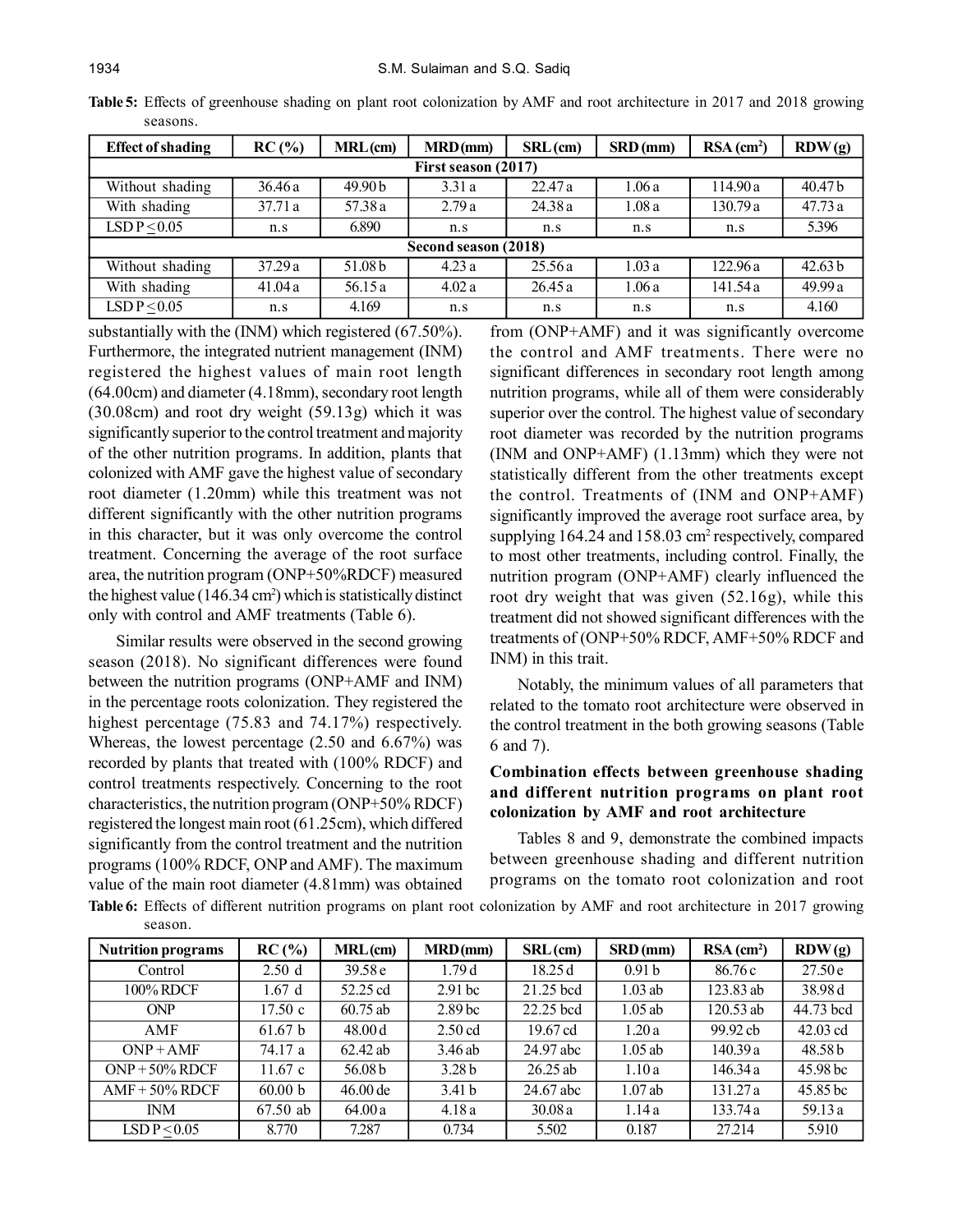| <b>Nutrition programs</b> | RC(%)   | MRL(cm)   | MRD(mm)            | $SRL$ (cm)         | $SRD$ (mm)        | $RSA$ (cm <sup>2</sup> ) | RDW(g)     |
|---------------------------|---------|-----------|--------------------|--------------------|-------------------|--------------------------|------------|
| Control                   | 6.67d   | 46.25e    | 3.16c              | 19.83 <sub>b</sub> | 0.87 <sub>b</sub> | 97.39 d                  | 29.88 d    |
| 100% RDCF                 | 2.50d   | 52.83 bcd | 4.27ab             | 25.14a             | 1.00ab            | 129.28 bc                | 45.01c     |
| <b>ONP</b>                | 18.33c  | 49.92 cde | 4.34ab             | 28.14a             | 1.06a             | 125.71c                  | $46.11$ bc |
| AMF                       | 59.17 b | 47.58 de  | 3.74 <sub>bc</sub> | 26.09a             | $1.01$ ab         | 98.81 d                  | 46.04 bc   |
| $ONP + AMF$               | 75.83 a | 59.25 ab  | 4.81a              | 28.51a             | 1.13a             | 158.03 a                 | 52.16a     |
| $ONP + 50\% RDCF$         | 26.67c  | 61.25a    | $4.06$ abc         | 28.40a             | 1.12a             | 148.21 ab                | 48.70 abc  |
| $AMF + 50\% RDCF$         | 50.00 b | 54.75 abc | $4.23$ ab          | 24.87 a            | 1.05a             | 136.35 bc                | 51.06 ab   |
| <b>INM</b>                | 74.17 a | 57.08 ab  | 4.38ab             | 27.05a             | 1.13a             | 164.24a                  | 51.52 ab   |
| LSD $P < 0.05$            | 11.072  | 6.510     | 0.951              | 4.421              | 0.142             | 21.636                   | 5.913      |

**Table 7:** Effects of different nutrition programs on plant root colonization by AMF and root architecture in 2018 growing season.

architecture during both seasons. At the first growing season (2017), the nutrition program (ONP+AMF) without shade conditions (Non-shade  $\times$  ONP + AMF) recorded the maximum percentage of the roots colonization (75.00%) which was significantly different with the majority of the other combinations except (Non-shade  $\times$ INM), (Shade  $\times$  INM) and (Shade  $\times$  ONP + AMF). The root system in the plants that fertilized with full recommended dose of chemical fertilizers (100% RDCF) was not colonized by AMF. The nutrition program (INM) under shade conditions (Shade  $\times$  INM) recorded the maximum values of the main root length (74.00cm), main root diameter (4.22mm), secondary root length (31.83cm) and roots dry weight (64.13g). This treatment showed extremely important distinctions with all the other treatment combinations in roots dry weight and most other treatment combinations in the main root length and diameter as well as secondary roots length, are overcome. Tomato plants which colonized with AMF and grown in non-shade compartment (Non-shade  $\times$  AMF) gave the maximum value of secondary roots diameter (1.23mm) which was significantly superior only over control plants whether grown under shade or non-shade circumstances. As for the average surface area of the roots, plants cultivated in shade compartment and fertilized with ONP  $+ 50\%$  RDCF (Shade  $\times$  ONP  $+ 50\%$  RDCF) registered the largest value (157.96cm<sup>2</sup>) although it did not differ with some other treatments including (Shade  $\times$  INM) (Table 8).

In the second season (2018). the highest percentage of the roots colonization (80.00%) was stated from the combination of (Shade  $\times$  INM). This treatment showed extremely important distinctions with the majority of the other treatment combinations, with exception of (Shade  $\times$  ONP + AMF), (Non-shade  $\times$  INM) and (Non-shade  $\times$  $ONP + AMF$ ). The minimum percentage of the roots

| Table 8: Combination ffects between greenhouse shading and different nutrition programs on plant root colonization by AMF |  |  |  |
|---------------------------------------------------------------------------------------------------------------------------|--|--|--|
| and root architecture in 2017 growing season.                                                                             |  |  |  |

| <b>Effect of</b> | <b>Nutrition</b>            | RC           | <b>MRL</b> | <b>MRD</b>   | <b>SRL</b>  | <b>SRD</b> | <b>RSA</b>         | <b>RDW</b>       |
|------------------|-----------------------------|--------------|------------|--------------|-------------|------------|--------------------|------------------|
| shading          | programs                    | $(\%)$       | (cm)       | (mm)         | (cm)        | (mm)       | (cm <sup>2</sup> ) | (g)              |
|                  | Control                     | $3.33$ efg   | 39.83 f    | $1.96$ gh    | 17.83 e     | 0.89c      | 80.13 f            | 23.17h           |
|                  | 100% RDCF                   | 0.00 g       | 56.67 bcde | $2.78$ efg   | $20.17$ de  | $0.97$ abc | $116.53$ bcdef     | 36.47 fg         |
|                  | <b>ONP</b>                  | 15.00 de     | 59.00 bcd  | $3.18$ bcdef | 20.67 cde   | $1.07$ abc | 124.27 abcde       | 40.87 def        |
| Without          | AMF                         | 61.67 bc     | 40.50f     | $2.76$ efg   | 18.33 de    | 1.23a      | 90.41 ef           | 38.43 efg        |
| shading          | ONP+AMF                     | 75.00 a      | 60.67 bcd  | 3.79 abcde   | 24.77 abcde | $1.01$ abc | 127.36 abcde       | 45.90 bcde       |
|                  | ONP+50% RDCF                | $10.00$ defg | 47.67 ef   | $4.03$ abc   | 23.83 bcde  | 1.18ab     | 134.71 abc         | 40.93 def        |
|                  | AMF+50% RDCF                | 61.67 bc     | 40.83 f    | 3.87 abcd    | 25.83 abcd  | $1.02$ abc | 130.72 abcd        | 43.87 cdef       |
|                  | <b>INM</b>                  | 65.00 abc    | 54.00 cde  | 4.15ab       | 28.33 abc   | $1.10$ abc | 115.09 bcdef       | 54.13 b          |
|                  | Control                     | $1.67$ fg    | 39.33 f    | 1.63h        | 18.67 de    | $0.92$ bc  | 93.38 def          | $31.83\text{ g}$ |
|                  | 100% RDCF                   | 3.33 efg     | 47.83 ef   | $3.05$ cdef  | 22.33 bcde  | $1.08$ abc | 131.13 abcd        | 41.50 def        |
|                  | <b>ONP</b>                  | 20.00 d      | 62.50 bc   | $2.59$ fgh   | 23.83 bcde  | $1.04$ abc | 116.78 bcdef       | 48.60 bcd        |
| With             | AMF                         | 61.67 bc     | 55.50 bcde | 2.24 fgh     | 21.00 bcde  | 1.16 ab    | 109.43 cdef        | 45.63 cde        |
| shading          | $ONP+AMF$                   | 73.33 ab     | 64.17 abc  | $3.12$ bcdef | 25.17 abcde | $1.09$ abc | 153.42 ab          | 51.27 bc         |
|                  | ONP+50% RDCF                | 13.33 def    | 64.50 ab   | $2.52$ fgh   | 28.67 ab    | $1.02$ abc | 157.96 a           | 51.03 bc         |
|                  | AMF+50% RDCF                | 58.33 c      | 51.17 de   | $2.94$ defg  | 23.50 bcde  | $1.13$ abc | 131.81 abcd        | 47.83 bcd        |
|                  | <b>INM</b>                  | 70.00 abc    | 74.00 a    | 4.22a        | 31.83 a     | 1.19a      | 152.39 ab          | 64.13 a          |
|                  | $\overline{LSDP} \leq 0.05$ | 12.402       | 10.305     | 1.038        | 7.782       | 0.265      | 38.486             | 8.359            |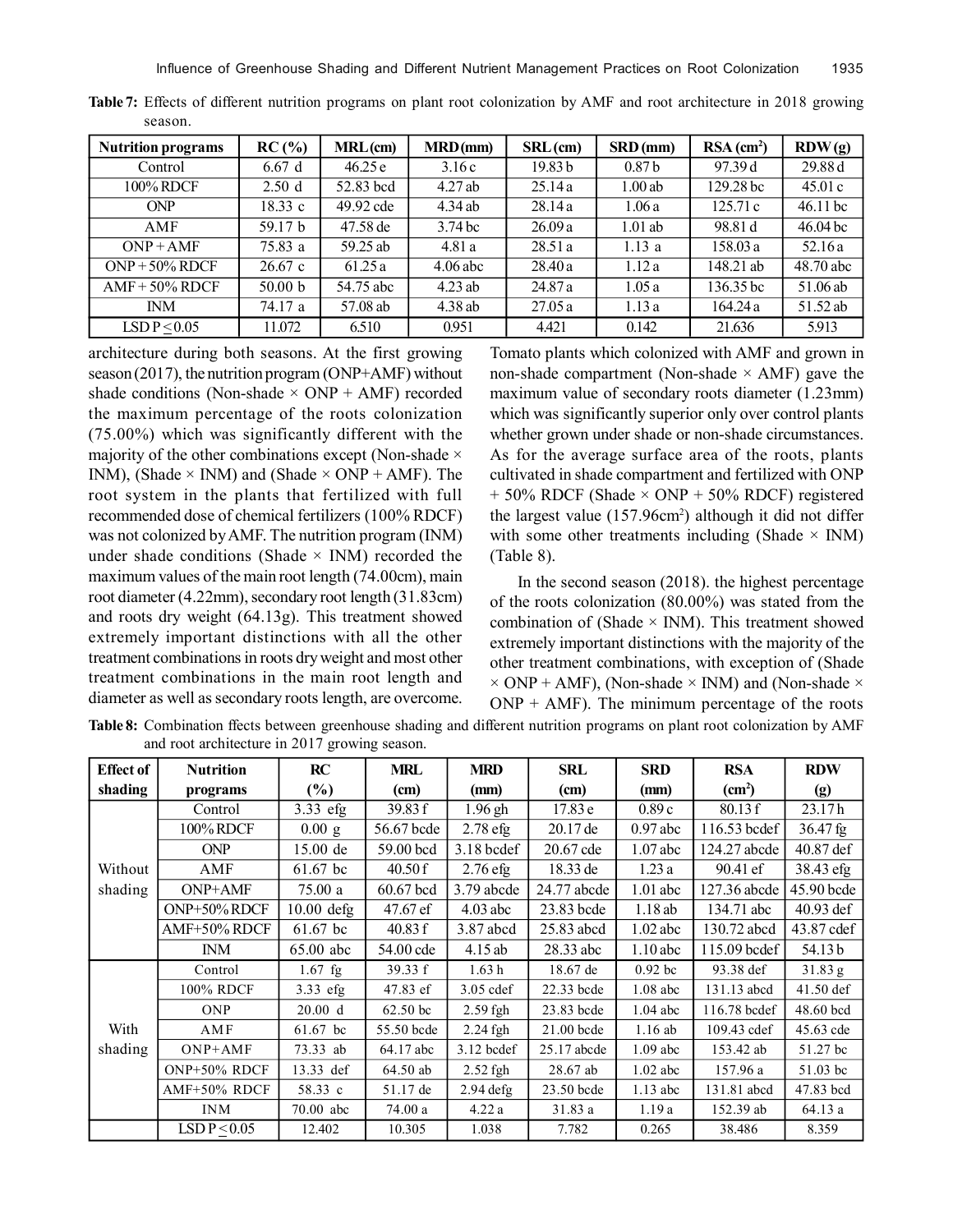| <b>Effect of</b> | <b>Nutrition</b> | RC                 | <b>MRL</b>  | <b>MRD</b>        | SRL         | <b>SRD</b>  | <b>RSA</b>          | <b>RDW</b> |
|------------------|------------------|--------------------|-------------|-------------------|-------------|-------------|---------------------|------------|
| shading          | programs         | $(\%)$             | (cm)        | (mm)              | (cm)        | (mm)        | (cm <sup>2</sup> )  | (g)        |
|                  | Control          | $6.67$ gh          | 47.83 f     | $3.29$ de         | 18.73d      | 0.85d       | $88.70\,\mathrm{g}$ | 27.79f     |
|                  | 100% RDCF        | 1.67 <sub>h</sub>  | 52.17 cdef  | 4.20 abcde        | 24.70 abcd  | $0.98$ bcd  | 126.03 cde          | 39.66 de   |
|                  | <b>ONP</b>       | 16.67 fgh          | 48.83 ef    | $4.40$ abcd       | $26.12$ abc | $1.06$ abc  | 130.96 cde          | 47.61 cd   |
| Without          | AMF              | 63.33 bc           | 47.33 f     | 4.08 abcde        | 26.52 abc   | $1.01$ abcd | 95.11 fg            | 45.73 cd   |
| shading          | ONP+AMF          | 75.00 ab           | 57.83 bcde  | 4.85a             | $29.69$ ab  | 1.14ab      | 135.80 bcd          | 44.76 cd   |
|                  | ONP+50% RDCF     | 23.33 f            | 53.67 bcdef | 3.47 bcde         | 27.38 ab    | 1.10ab      | 130.39 cde          | 47.21 cd   |
|                  | AMF+50% RDCF     | 43.33 de           | 49.33 ef    | 4.74 abc          | 26.15 abc   | 1.04 abcd   | 128.64 cde          | 44.43 cd   |
|                  | <b>INM</b>       | 68.33 abc          | 51.67 cdef  | 4.82a             | 25.17 abc   | $1.08$ abc  | 148.04 bc           | 43.88 cd   |
|                  | Control          | $6.67$ gh          | 44.67 f     | 3.03 <sub>e</sub> | $20.93$ cd  | $0.90$ cd   | 106.08 defg         | 31.96 ef   |
|                  | 100% RDCF        | 3.33h              | 53.50 bcdef | 4.34 abcde        | 25.59 abc   | $1.02$ abcd | 132.53 cde          | 50.36 bc   |
|                  | <b>ONP</b>       | $20.00$ fg         | 51.00 def   | 4.27 abcde        | 30.17a      | $1.06$ abc  | 120.46 cdef         | 44.62 cd   |
| With             | <b>AMF</b>       | 55.00 cd           | 47.83 f     | 3.40 cde          | 25.66 abc   | $1.02$ abcd | 102.51 efg          | 46.36 cd   |
| shading          | $ONP+AMF$        | 76.67 ab           | 60.67 abc   | 4.76ab            | $27.32$ ab  | $1.11$ ab   | 180.26a             | 59.55 a    |
|                  | ONP+50% RDCF     | $30.00 \text{ e}f$ | 68.83 a     | $4.65$ abc        | $29.41$ ab  | 1.14ab      | 166.02 ab           | 50.18 bc   |
|                  | AMF+50% RDCF     | 56.67 cd           | 60.17 abcd  | 3.73 abcde        | 23.58 bcd   | $1.07$ abc  | 144.05 bc           | 57.70 ab   |
|                  | <b>INM</b>       | 80.00 a            | $62.50$ ab  | 3.93 abcde        | 28.92 ab    | 1.19a       | 180.44 a            | 59.16 a    |
|                  | LSDP < 0.05      | 15.658             | 9.206       | 1.345             | 6.252       | 0.201       | 30.598              | 8.362      |

**Table 9:** Combination ffects between greenhouse shading and different nutrition programs on plant root colonization by AMF and root architecture in 2018 growing season.

colonization (1.67%) recorded by the combination of (Non-shade  $\times$  100% RDCF). Tomato plants that grown under shade conditions and fertilized with  $\text{ONP} + 50\%$ RDCF (Shade  $\times$  ONP + 50% RDCF) reached the maximum length of the main roots (68.83cm), but it was not different significantly than some of the other combinations including (Shade  $\times$  INM), (Shade  $\times$  ONP + AMF) and (Shade  $\times$  AMF + 50% RDCF). The findings indicate that the treatment combinations (Non-shade  $\times$  $ONP + AMF$ ) and (Non-shade  $\times$  INM) offered the highest value of the main root diameter, which they were recorded 4.85 and 4.82 mm respectively. Some variations were noted between the treatment combinations in the average length and diameter of the secondary roots, the combination of (Shade  $\times$  ONP) recorded the largest value of the secondary root length (30.17 cm) but the maximum value of the secondary root diameter (1,19mm) was recorded in the combination of (Shade  $\times$  INM). Greenhouse shading that combined with the nutrition programs (ONP + AMF and INM) showed highly significant effects on roots surface area and dry weight. They were recorded (180.26 and 180.44cm<sup>2</sup> respectively for root surface area) and (59.55 and 59.16 g respectively for root dry weight), which they were superior to most of the other combinations (Table 9).

## **Discussion**

Under our research conditions the shading treatment creates more suitable circumstances for tomato plants growth through decreasing the maximum air temperature by 5.7C and increasing minimum relative humidity by

11.2% under shading area of the greenhouse (Tables 3 and 4, Figs. 2 and 3). These changes in the climatic conditions improve the photosynthesis efficiency, nutrients uptake and vegetative growth of the plants (data not shown), which consequently reflected positively on the root growth. In addition, decreasing light intensity by shading treatment may reduce the photo-oxidation of the phytohormones, particularly auxins, in the plants which are considered significant hormones that stimulate root growth and development (Banerjee and Roychoudhury, 2016; Iwasa and Roughgarden, 1984). Therefore, the root architecture improved under shaded condition compared to non-shaded ones. Although, among the studied root measurements only the main root length and root dry weight statistically reached the significant level in both seasons (Table 5). Also, our results showed no significant effect of shading treatment on the AMF roots colonization percentage (Table 5). This may be due to that shading does not alter the soil environment to the extent that causes AMF growth.

Proper plant nutrient management is an important tool to improve root colonization by AMF fungus and the plant roots architecture. Effect of organic matter is very clear in our results for root colonization by AMF, for instance the treatment of  $(ONP + AMF)$  resulted significantly in the increase of root colonization compared to the (AMF) alone. Although no significant differences were found between  $(ONP + AMF)$  and  $(INM)$  (Tables 6 and 7). These results are in agreement with (Bilalis *et al*., 2015; Hammer *et al*., 2011) who reported that both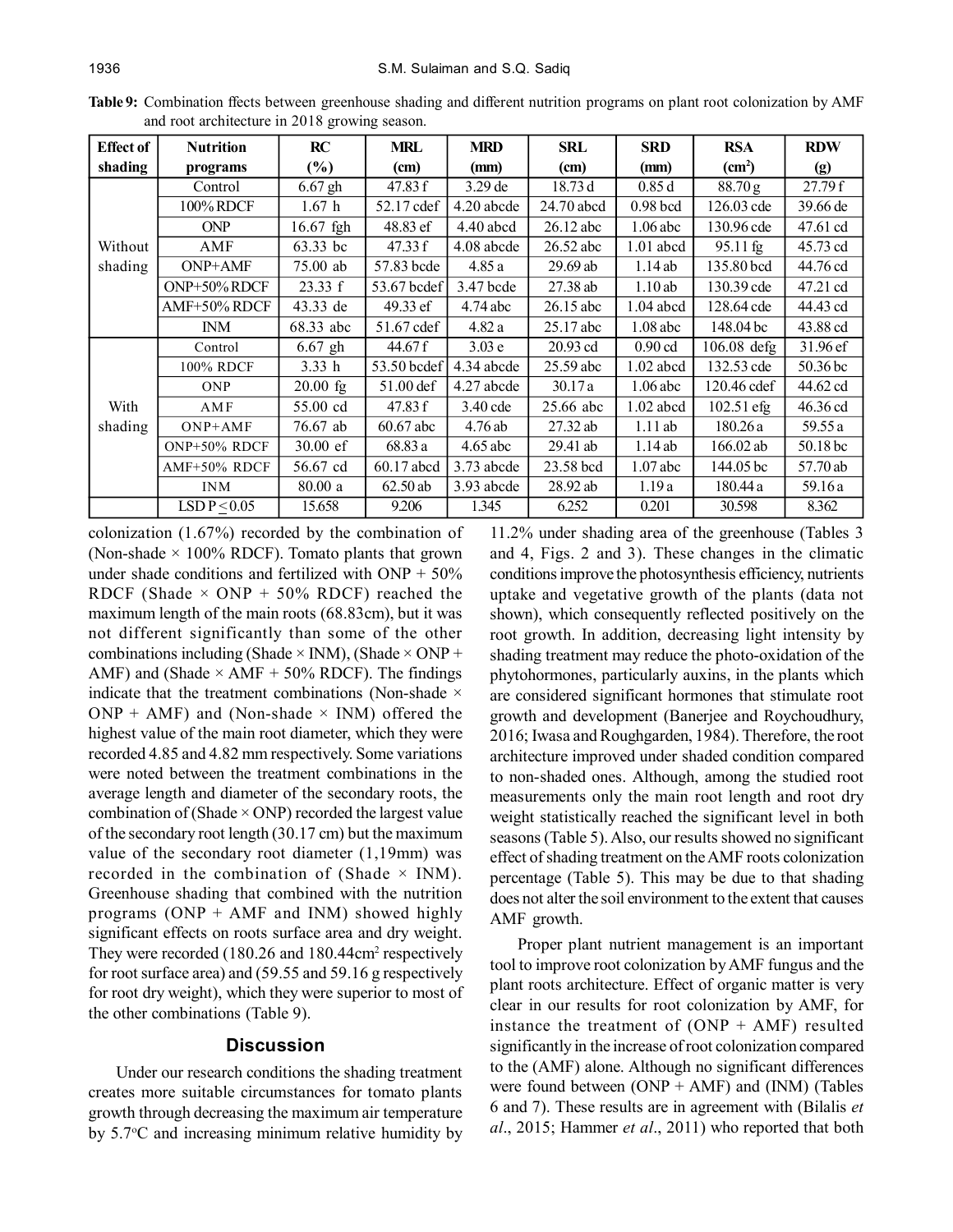organic and chemical fertilizers have effects on enhancing plant root colonization with mycorrhizae, but the effect of organic was more obvious.

Generally, our study revealed that the plants that treated individually with each of chemical, organic substances and bio-fertilizer of AMF caused increasing in the tomato root growth characteristics compared to control in both seasons. The effects of the fertilizers combination which constitute of (INM) and (ONP+AMF) on the root growth characteristics could be the reason for their superiority to the control and some of the other nutrition programs in both seasons (Tables 6 and 7).

Such results are in agreement with previous studies that reported about the effect of each of chemical fertilizers (Hajabbasi and Schumacher, 1994; Sainju *et al.*, 2003), poultry manure (Baldi and Toselli, 2013) a variety of biostimulant substances such as humic substances (Jindo *et al.*, 2012), free amino acids (Fischer *et al.*, 1998) and mycorrhizal fungi symbiosis (Gamalero *et al.*, (2004) on improving plants root architecture. Also, our results are in consistence with previous studies which stated that the plants root architecture improved by using integrated organic and bio-inoculums with reducing chemical fertilizers to 50%*,* for example (Allawi, 2013) on sweet pepper and (Al-shaibany, 2005) on tomato.

The concentration of soluble nutrients in the soil determines root morphology such as root diameter, root length, lateral root formation *and* root surface area (Hajabbasi and Schumacher, 1994). Inorganic nutrients especially phosphorous helps to initiate root growth of tomato and therefore aids in early establishment of the plant immediately after transplanting. Starter solution containing high concentration of phosphorous is normally applied to tomato plants within few days after transplanting for early root development and establishment in the soil. The vigorous root growth stimulated by phosphorous helps in better utilization of water and other nutrients in the soil and promotes a sturdy growth of stem and healthy foliage (Sainju *et al.*, 2003).

Studies have demonstrated that the soil application of poultry manure and humic substances (HS) have a significant role on soil fertility and structure through acting on chemical, physical and biological properties of soils, thereafter, these improve root architecture and increase nutrient uptake by plants (Du Jardin, 2015; Kumar Sootahar *et al.*, 2019; Trevisan *et al.*, 2010).

Poultry manure is rich with nutrient compounds and organic matters which encourages the activity of the different soil microorganisms and increases the availability of various nutrients. Besides, the secretions of growth regulators such as auxins, gibberellins and cytokinins as well as organic acids by microorganisms can lead to increase root lengths and thickness as well as nutrient accumulation, which are reflected in the accumulation of dry matter in the roots (Allawi, 2013). The application of organic matter to the soil may affect root growth by increasing inorganic ions and HS that induce a proliferation of lateral roots and root hairs and cause a higher differentiation rate of root cells (Baldi and Toselli, 2013).

HS in the rhizosphere may release auxin-like compounds that promote root growth ( Calvo *et al.*, 2014). Auxins induce plasma membrane (PM) H+ -ATPase activities in cell roots, which couple adenosine triphosphate (ATP) hydrolysis to H+ transport across cell membranes. Consequently, the apoplast is further acidified, the cell walls are loosened and cells eventually elongate, thereby favoring an increase in root growth (Jindo *et al.*, 2012).

Zandonadi *et al.*, (2010) demonstrated that HS is capable of inducing nitric oxide (NO), which is a bioactive molecule that is involved in numerous plant physiological processes including root development. The application of HS on roots of cucumber plants caused a primary increase in NO accumulation and it was associated with the expression of the following morphological root changes: increase in the number of secondary roots, increase in root thickness *and* increase in root fresh weight (Mora *et al.*, 2012).

Concerning the biostimulant action of the amino acids on plants root growth, Fischer *et al.*, (1998) mentioned that amino acids are the precursors of phytohormones and other growth substances in plant tissues which are responsible for the rate of stem and root elongation.

Microbial biostimulant of AMF often induces modifications in the root architecture of plants, in particular root length, density, diameter *and* number of lateral roots. Better root system architecture in mycorrhizal plants allowed the extraradical hyphae to extend beyond depletion zones of plant rhizosphere making the uptake of water and various nutrients especially low mobile nutrients (Rouphael *et al.*, 2015). Gamalero *et al.*, (2004) investigated the effect of AMF (*G. mosseae*) on root architecture, plant growth and P acquisition of the tomato plant. They reported that AMF inoculation improved significantly plant root architecture, such as total root surface area, total root volume, number of tips and degree of root branching, increased shoot fresh weight and P content of inoculated plants compared to untreated plants.

According to our results, more suitable circumstances in shade compartment and the (INM) among the nutrition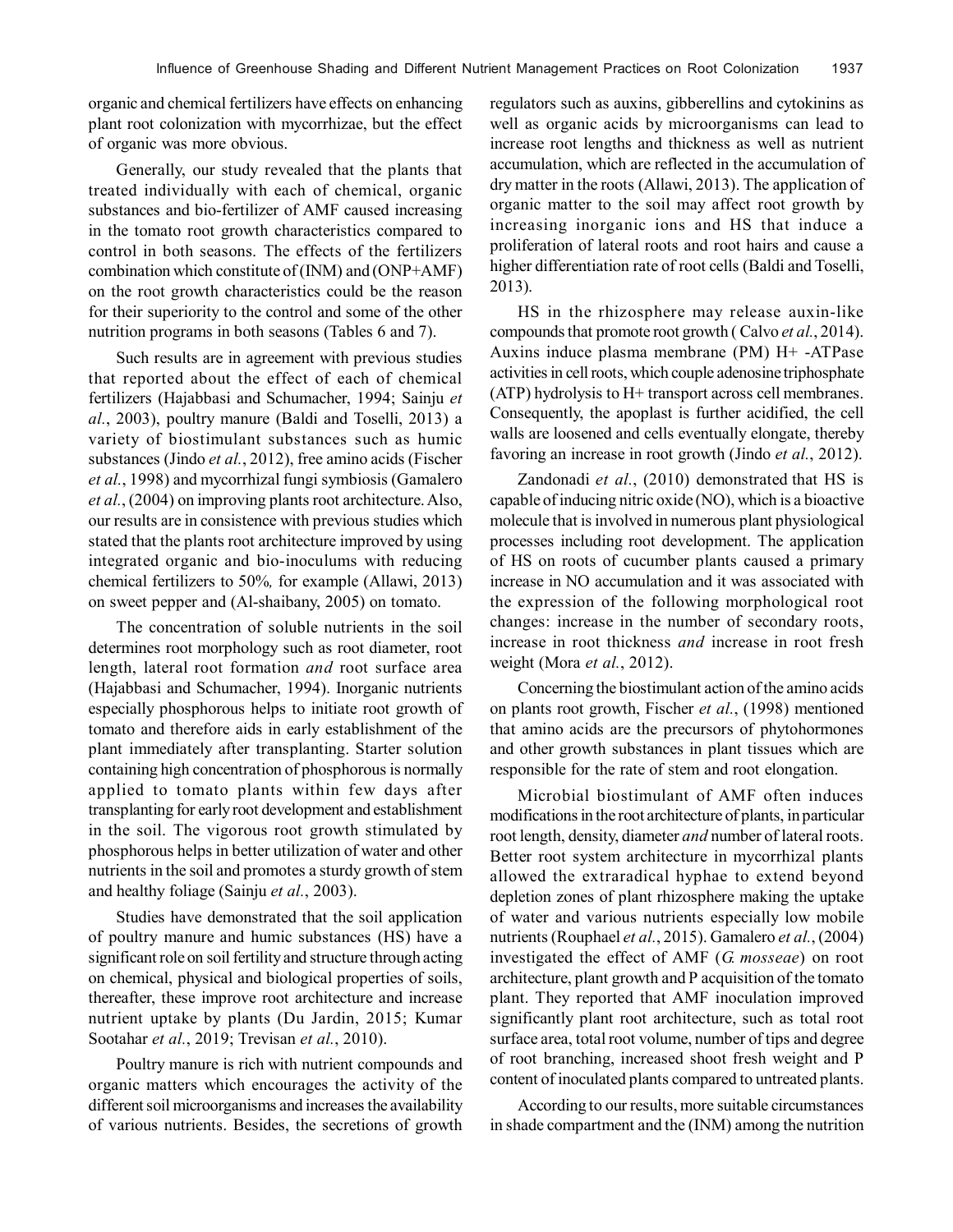programs led to improve the plants root architecture. For this reason plants that fertilized with (INM) and grew under shading conditions (Shade  $\times$  INM) enhanced majority of the root system growth characteristics (Tables 8 and 9).

## **References**

- Allawi, M.M. (2013). *Impact of bio, organic and chemical fertilization on the roots architectural and growth and yield of pepper plant (Capsicum annuum* L*.)*. Doctor of Philosophy. College of Agriculture, University of Baghdad, Iraq.
- Al-shaibany, J.A.K. (2005). *Effect of chemical, organic and biofertilizers on growth and yield of tomato*. Doctor of Philosophy. College of Agriculture, University of Baghdad, Iraq.
- Antunes, P.M., P. Franken, D. Schwarz, M.C. Rillig, M. Cosme, M. Scott and M.M. Hart (2012). 'Linking soil biodiversity and human health: Do arbuscular mycorrhizal fungi contribute to food nutrition?' in Wall, D.H. (ed.) *Soil ecology* and *ecosystem services.* Oxford: Oxford University Press, 153-172.
- Avio, L., C. Sbrana, M. Giovannetti and S. Frassinetti (2017). 'Arbuscular mycorrhizal fungi affect total phenolics content and antioxidant activity in leaves of oak leaf lettuce varieties', *Scientia Horticulturae.*, **224:** 265-271.
- Baldi, E. and M. Toselli (2013). 'Root growth and survivorship in cow manure and compost amended soils', *Plant, Soil and Environment.*, **59(5):** 221-226.
- Banerjee, A. and A. Roychoudhury (2016). 'Plant responses to light stress: Oxidative damages, photoprotection and role of phytohormones', in Ahammed, G.J. and Yu, J.-Q. (eds.) *Plant hormones under challenging environmental factors.* Dordrecht: Springer, 181-213.
- Berruti, A., E. Lumini, R. Balestrini and V. Bianciotto (2015). 'Arbuscular mycorrhizal fungi as natural biofertilizers: Let's benefit from past successes', *Frontiers in Microbiology.*, **6:** 1559.
- Bilalis, D., A. Karkanis, F. Angelopoulou, I. Travlos, Antoniadis, G. Ntatsi, E. Lazaridi and D. Savvas (2015). 'Effect of organic and mineral fertilization on root growth and mycorrhizal colonization of pea crops (*Pisum sativum* L.)', *Bulletin UASVM Horticulture.*, **72(2):** 288-294.
- Bulgari, Roberta, Franzoni, Giulia and A. Ferrante (2019). 'Biostimulants application in horticultural crops under abiotic stress conditions', *Agronomy.*, **9(6):** 306.
- Calvo, Pamela, Nelson, Louise and J.W. Kloepper (2014). 'Agricultural uses of plant biostimulants', *Plant and Soil.*, **383(1):** 3-41.
- Canellas, L.P., F.L. Olivares, N.O. Aguiar, D.L. Jones, A. Nebbioso, P. Mazzei and A. Piccolo (2015). 'Humic and fulvic acids as biostimulants in horticulture', *Scientia Horticulturae.*, **196:** 15-27.
- Du Jardin, P. (2015). 'Plant biostimulants: Definition, concept, main categories and regulation', *Scientia Horticulturae.*, **196:** 3-14.
- Duc, N.H., Z. Csintalan and K. Posta (2018). 'Arbuscular mycorrhizal fungi mitigate negative effects of combined drought and heat stress on tomato plants', *Plant Physiology and Biochemistry.*, **132:** 297-307.
- Ewulo, B.S., S.O. Ojeniyi and D.A. Akanni (2008). 'Effect of poultry manure on selected soil physical and chemical properties, growth, yield and nutrient status of tomato', *African Journal of Agricultural Research.*, **3(9):** 9-14.
- Fischer, W., *B. and*ré, D. Rentsch, S. Krolkiewicz, M. Tegeder, K. Breitkreuz and W.B. Frommer (1998). 'Amino acid transport in plants', *Trends in Plant Science.*, **3(5):** 188-195.
- Gamalero, E., A. Trotta, N. Massa, A. Copetta, M.G. Martinotti and G. Berta (2004). 'Impact of two fluorescent pseudomonads and an arbuscular mycorrhizal fungus on tomato plant growth, root architecture and P acquisition', *Mycorrhiza.*, **14(3):** 185-192.
- Giovannetti, M. and B. Mosse (1980). 'An evaluation of techniques for measuring vesicular arbuscular mycorrhizal infection in roots', *New Phytologist.*, **84:** 489-500.
- Giovannetti, M., L. Avio, R. Barale, N. Ceccarelli, R. Cristofani, A. Iezzi, F. Mignolli, P. Picciarelli, B. Pinto, D. Reali, C. Sbrana and R. Scarpato (2012). 'Nutraceutical value and safety of tomato fruits produced by mycorrhizal plants', *The British Journal of Nutrition.*, **107(2):** 242-251.
- Hajabbasi, M.A. and T.E. Schumacher (1994). 'Phosphorus effects on root growth and development in two maize genotypes', *Plant and Soil.*, **158(1):** 39-46.
- Hammer, E., H. Nasr and H. Wallander (2011). 'Effects of different organic materials and mineral nutrients on arbuscular mycorrhizal fungal growth in a Mediterranean saline dryland', *Soil Biology and Biochemistry.*, **43(11):** 2332-2337.
- Iwasa, Y. and J. Roughgarden (1984). 'Shoot/root balance of plants: Optimal growth of a system with many vegetative organs', *Theoretical Population Biology.*, **25(1):** 78-105.
- Jindo, K., S.A. Martim, E.C. Navarro, F. Pérez-Alfocea, T. Hernandez, C. Garcia, N.O. Aguiar and L.P. Canellas (2012). 'Root growth promotion by humic acids from composted and non-composted urban organic wastes', *Plant and Soil.*, **353(1):** 209-220.
- Kormanik, P.P., W.C. Bryan and R.C. Schultz (1980). 'Procedures and equipment for staining large numbers of plant root samples for endomycorrhizal assay', *Canadian Journal of Microbiology.*, **26:** 536-538.
- Kumar Sootahar, M., X. Zeng, S. Su, Y. Wang, L. Bai, Y. Zhang, T. Li and X. Zhang (2019). 'The effect of fulvic acids derived from different materials on changing properties of albic black soil in the northeast plain of China', *Molecules.*, **24(8)**.
- Leitner, D., B. Felderer, P. Vontobel and A. Schnepf (2014).